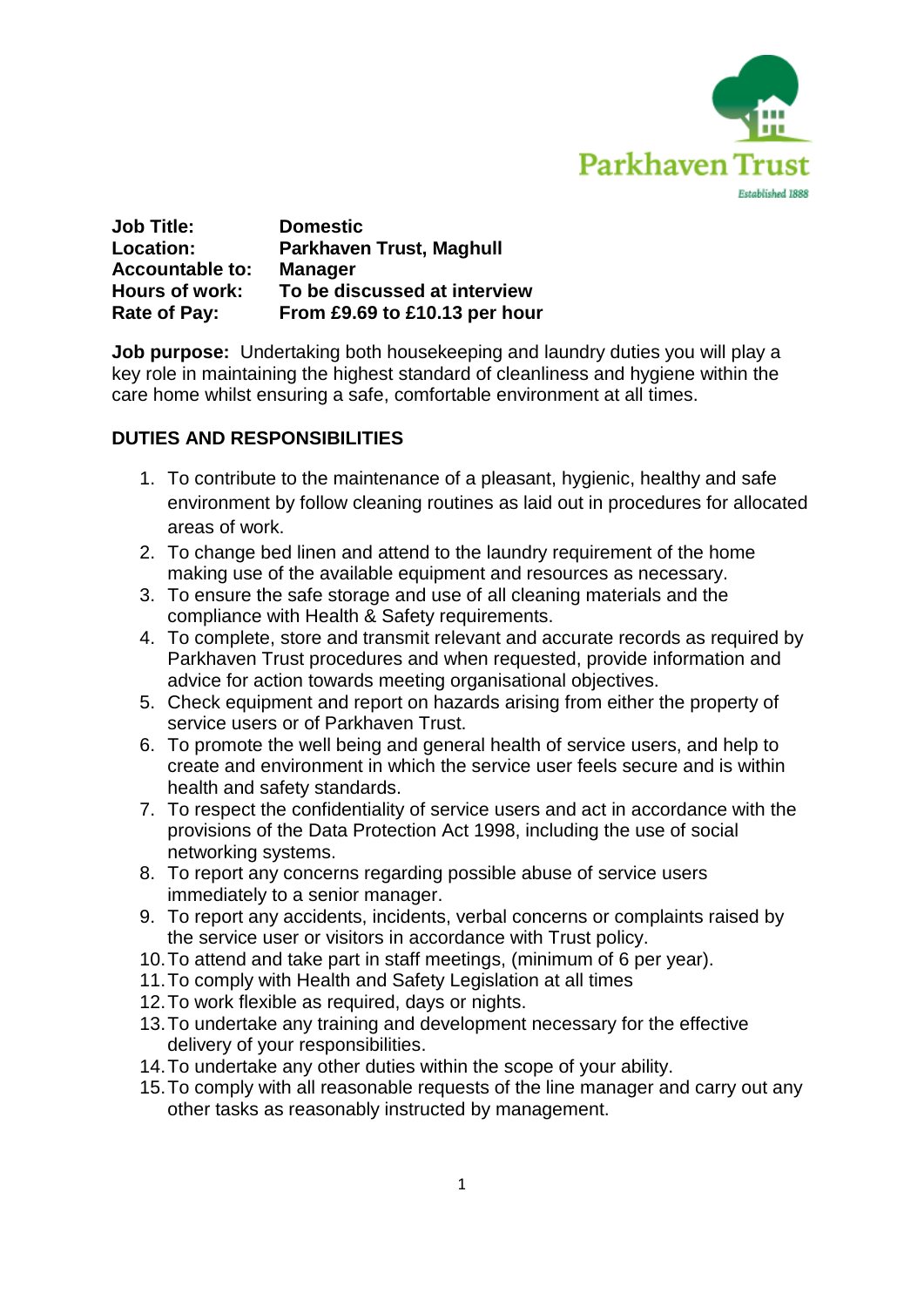#### **General Statements:**

#### **Confidentiality**

All information relating to service users and/or staff obtained during employment with the Trust is to be treated as confidential and as such employees should not disclose it without appropriate prior authorisation. Unauthorised disclosure of any confidential information, or that covered by the Data Protection Act may result in disciplinary action.

#### **Continuous Improvement**

We are continuously improving services and all members of staff employed by the Trust are expected to play an active role in the development and improvement of services to the benefit of service users.

All employees are required to participate in an annual appraisal and any associated training and/or learning opportunities.

## **Data Quality**

All staff involved in the collection of data are responsible for the accurate and timely collection and recording of information.

## **Equality, Diversity and Human Rights**

The Trust is committed to providing equality of opportunity, anti discriminatory and anti oppressive practice. The Trust will rigorously uphold our duty to promote human rights in everything we do, believing that all people have the right to be treated with dignity and respect.

#### **Health and Safety**

Employees must contribute to a healthy and safe working environment by adhering to health and safety regulations and Trust policies. Employees must act in a responsible manner to ensure the care of their own health and safety and that of others who may be affected by their omissions at work.

Employees must co-operate with the employer insofar as is necessary to enable Health and Safety duties or requirements to be performed and complied with. Employees must not intentionally or recklessly interfere with, or misuse anything that is provided in the interest of the health, safety and welfare of staff, service users and the general public.

#### **Infection Control**

Infection Prevention and Control is everybody's business, and all employees have a duty to act in accordance with the standards and procedures as set out in the Infection Control Policy at all times.

## **Safeguarding Vulnerable Adults**

Safeguarding vulnerable adults is the business of everyone employed by the Trust. All staff must be responsible and proactive in identifying and reporting safeguarding concerns.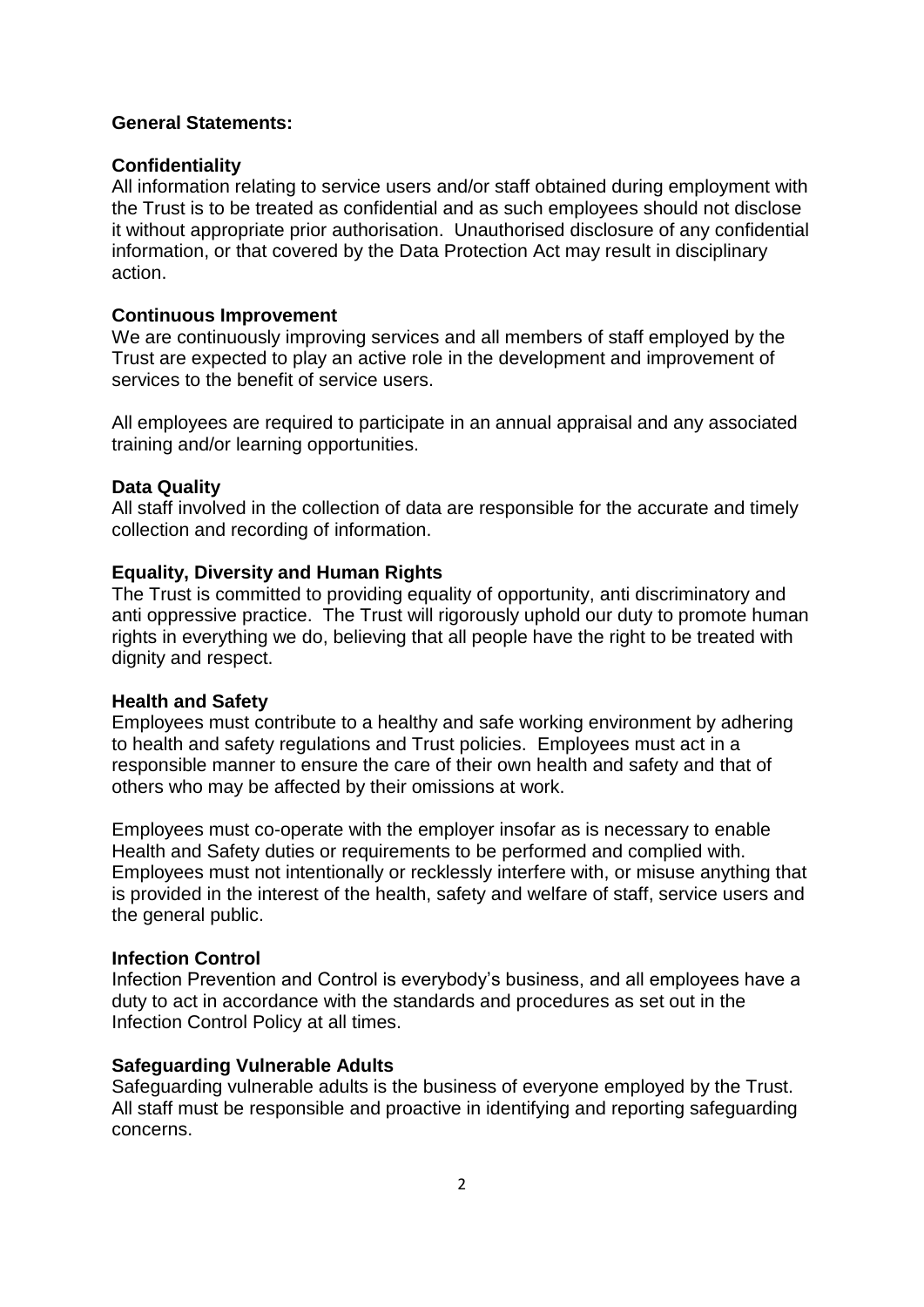## **Other**

You may be required to undertake work in other locations within the Trust as determined by the duties of your post.

The Trust operates a No Smoking Policy.

You may be required to undertake any other duties at the request of the line manager which are commensurate with the role, including internal job rotation and absence cover.

This job description is an outline and account of the main duties. Any changes will be discussed with the post holder in advance but will also be reviewed regularly to take into account changes and developments in service requirements.